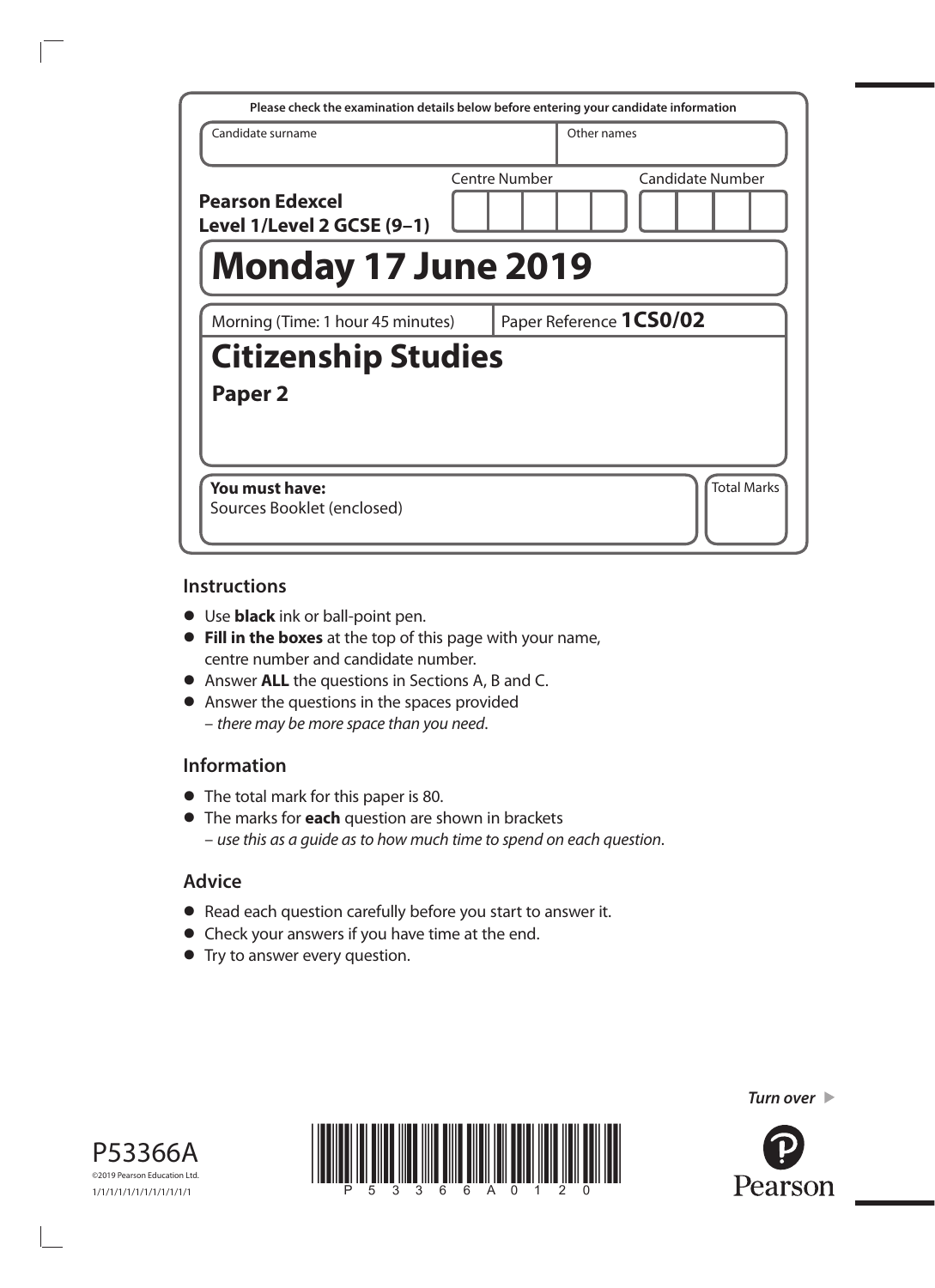| Answer ALL parts of Question 1. Write your answers in the spaces provided.<br>You have been part of a group that organised and took part in a citizenship<br>action. In no more than 20 words, write the title of your citizenship action below. |     | <b>Monday Reserved</b>                   |
|--------------------------------------------------------------------------------------------------------------------------------------------------------------------------------------------------------------------------------------------------|-----|------------------------------------------|
| (a) Explain one outcome you hoped your citizenship action would achieve.                                                                                                                                                                         | (2) |                                          |
| (b) Explain two ways in which you evaluated the success of your citizenship action.                                                                                                                                                              | (4) | <b>PONTON NEWS</b><br>Ũ.<br>Ñ            |
|                                                                                                                                                                                                                                                  |     | <b>POSITORY IN EXECUTIVE AND EXECUTE</b> |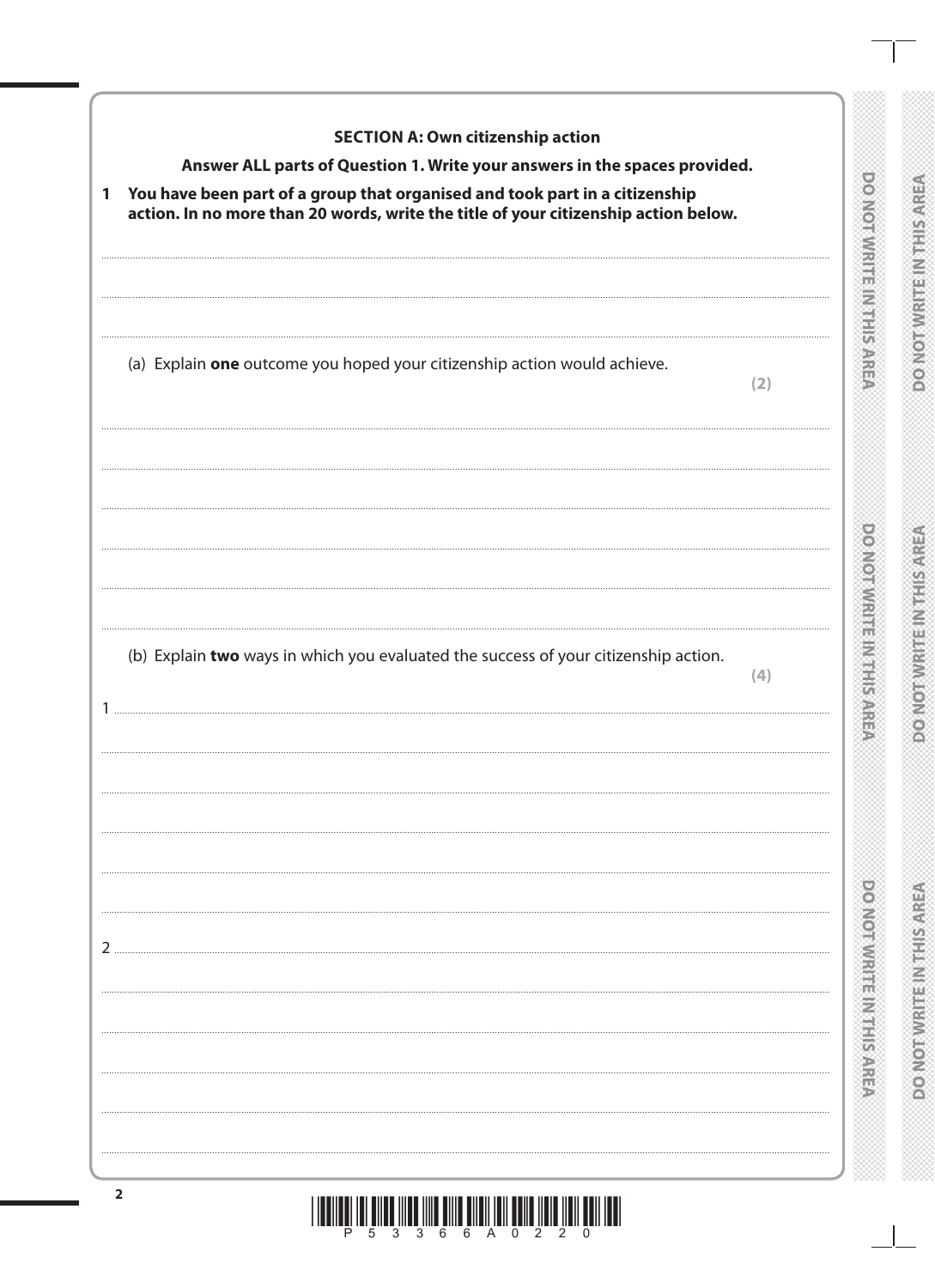|                | (c) Explain one way that working in a group affected the outcome of your citizenship<br>action. |     |
|----------------|-------------------------------------------------------------------------------------------------|-----|
|                |                                                                                                 | (2) |
|                |                                                                                                 |     |
|                |                                                                                                 |     |
|                |                                                                                                 |     |
|                |                                                                                                 |     |
|                | (d) Explain two ways in which initial research helped you select your citizenship<br>action.    |     |
|                |                                                                                                 | (4) |
| 1              |                                                                                                 |     |
|                |                                                                                                 |     |
|                |                                                                                                 |     |
|                |                                                                                                 |     |
| $\overline{2}$ |                                                                                                 |     |
|                |                                                                                                 |     |
|                |                                                                                                 |     |
|                |                                                                                                 |     |
|                |                                                                                                 |     |
|                |                                                                                                 |     |
|                |                                                                                                 |     |
|                |                                                                                                 |     |
|                |                                                                                                 |     |

DOMOTWING INSTITUTE

 $\mathbf{I}$ 

DO NOTWRITE INTHISAREA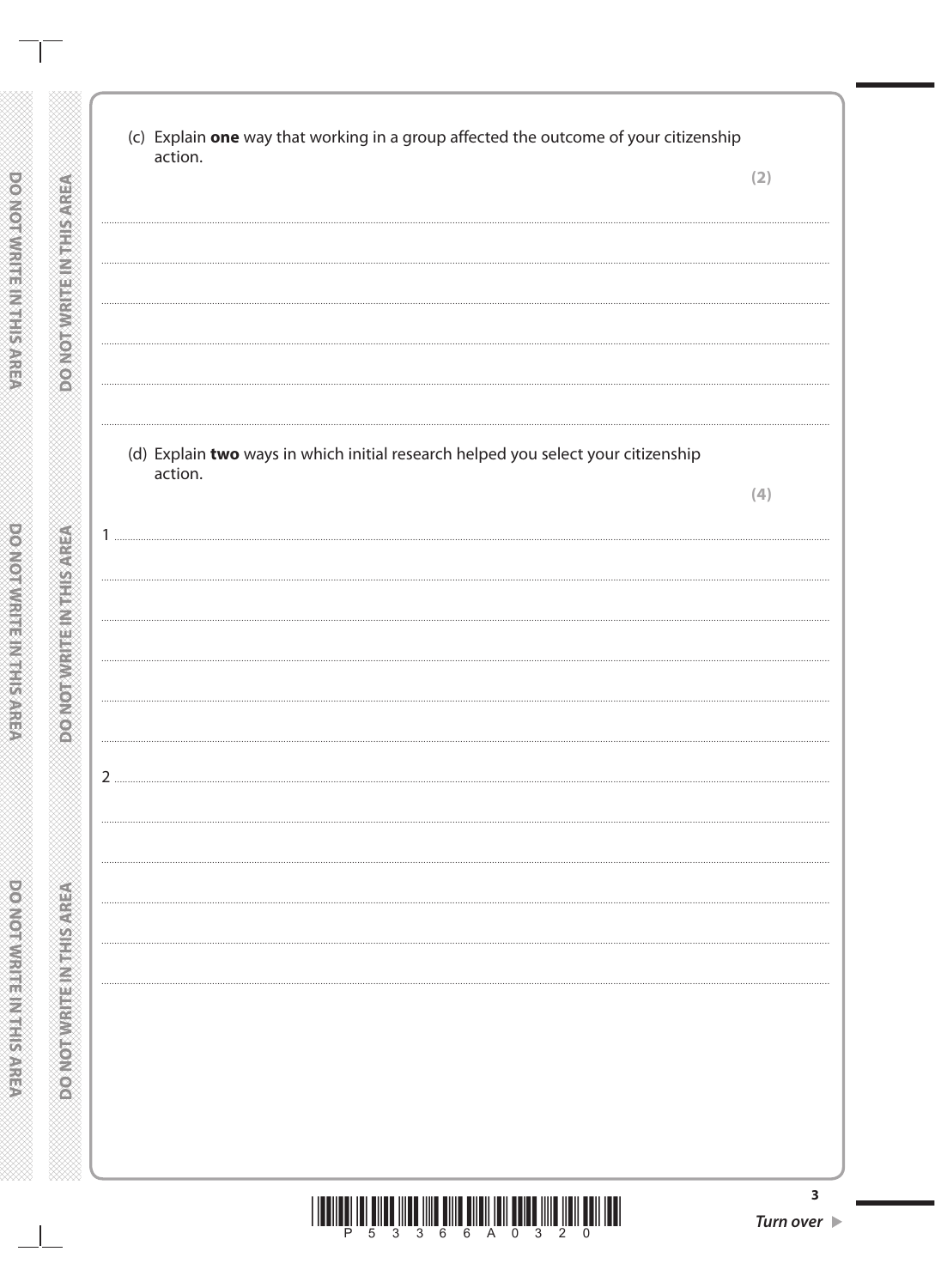| (e) 'All members of the team need to participate equally if a citizenship action is to<br>be successful. |
|----------------------------------------------------------------------------------------------------------|
| How far do you agree with this view?                                                                     |
| You <b>must</b> base your answer on your experience of your own citizenship action.                      |
|                                                                                                          |

Give reasons for your opinion, showing that you have considered another point of view.

 $(12)$ 

DONOTWRITEIN HISAREA

**DOMOROVIES IN STREET** 

**ARRY SITEMATION CONSOLIDATION** 

DO NOT WRITE IN THIS AREA

**DOMOTIVISTIS MEETINGS** 

 $\parallel$ **TIIII U** HIII **TIITII III**  $6\quad 6\quad A\quad 0\quad 4\quad 2\quad 0$  $\overline{3}$ .  $\overline{3}$  $\overline{5}$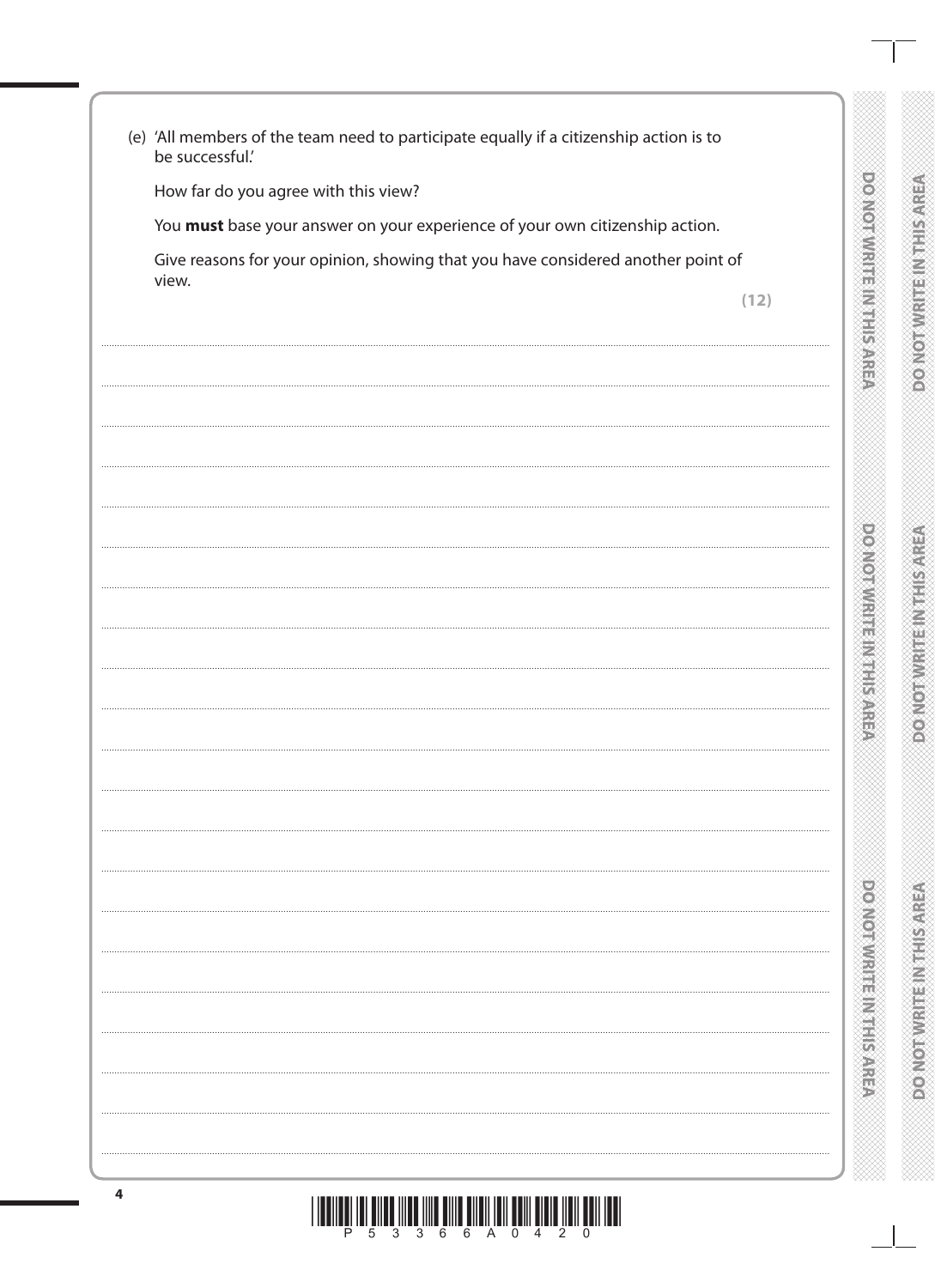$\mathbb{R}$ 

 $\perp$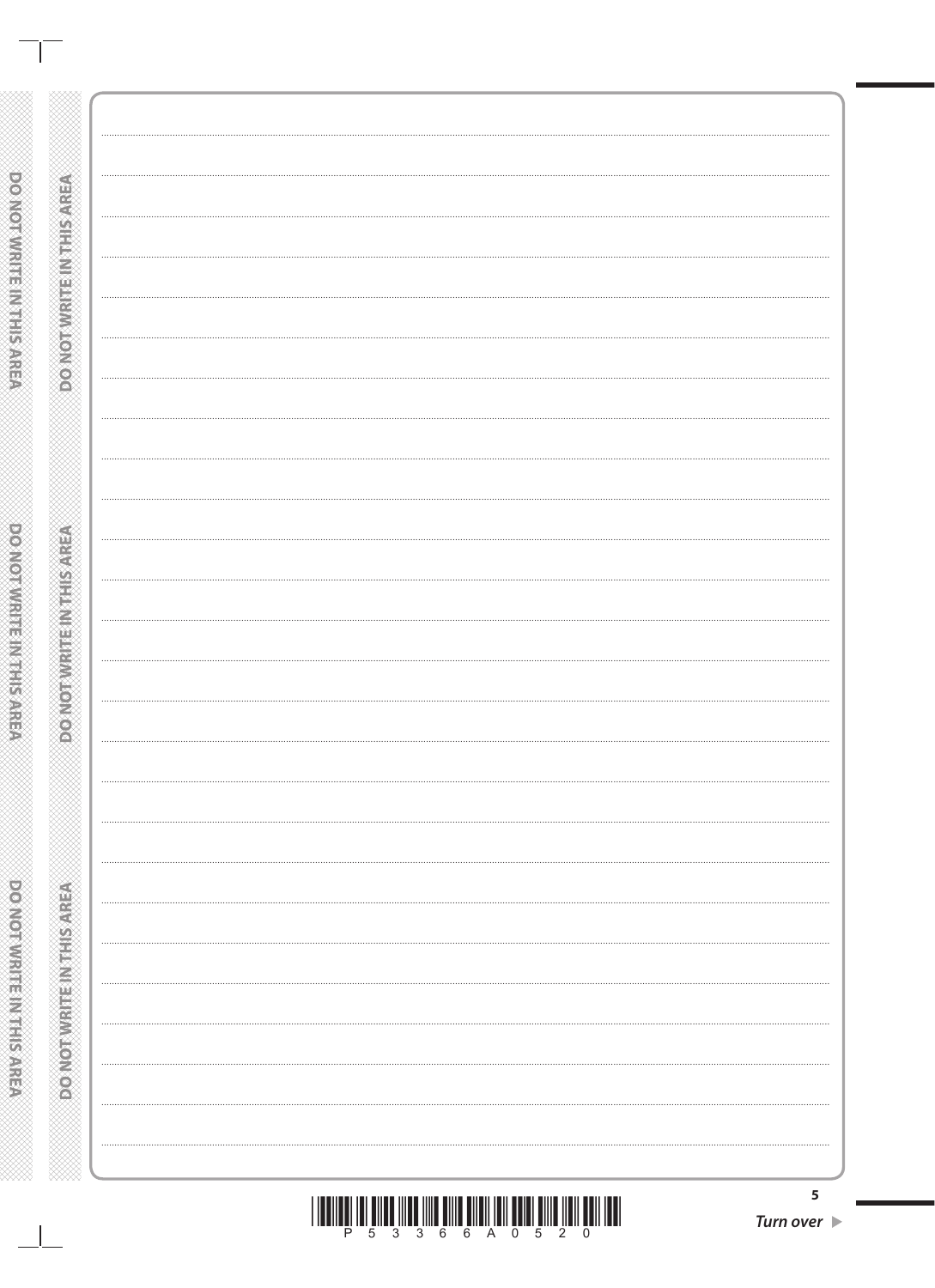| Š                        | Š                    |
|--------------------------|----------------------|
| i                        |                      |
| ֠                        |                      |
|                          | <b>CONTRACTOR</b>    |
| $\overline{\phantom{a}}$ |                      |
| $\overline{\phantom{a}}$ |                      |
| ֚֓                       |                      |
|                          |                      |
|                          |                      |
|                          |                      |
|                          |                      |
| $\overline{\phantom{a}}$ |                      |
|                          |                      |
|                          |                      |
|                          |                      |
|                          |                      |
|                          |                      |
|                          |                      |
|                          |                      |
|                          |                      |
|                          |                      |
|                          |                      |
|                          |                      |
|                          |                      |
|                          |                      |
|                          |                      |
|                          |                      |
|                          |                      |
|                          |                      |
|                          |                      |
|                          | ń                    |
|                          |                      |
|                          |                      |
|                          |                      |
|                          |                      |
|                          |                      |
|                          |                      |
|                          |                      |
|                          |                      |
|                          |                      |
|                          | ë                    |
|                          |                      |
|                          | ł                    |
|                          | ś                    |
|                          |                      |
|                          |                      |
|                          |                      |
|                          |                      |
|                          |                      |
|                          |                      |
|                          |                      |
|                          |                      |
|                          |                      |
|                          |                      |
|                          |                      |
|                          |                      |
|                          |                      |
|                          |                      |
|                          |                      |
|                          |                      |
|                          |                      |
|                          |                      |
|                          |                      |
|                          |                      |
|                          |                      |
|                          |                      |
|                          |                      |
|                          |                      |
|                          |                      |
|                          |                      |
|                          |                      |
|                          |                      |
|                          | ì                    |
|                          |                      |
|                          |                      |
|                          |                      |
|                          |                      |
|                          |                      |
|                          |                      |
|                          |                      |
|                          |                      |
| $\overline{\phantom{a}}$ |                      |
|                          |                      |
| $\overline{\phantom{a}}$ |                      |
| $\overline{\phantom{a}}$ | XXXXXXX              |
| $\overline{\phantom{a}}$ |                      |
|                          | www.www.www.www.www. |
|                          |                      |
|                          |                      |
|                          |                      |
|                          |                      |
|                          |                      |
|                          |                      |
|                          |                      |
|                          |                      |
|                          |                      |
|                          |                      |
|                          |                      |
|                          |                      |
|                          |                      |
|                          |                      |
|                          |                      |
|                          |                      |
|                          |                      |
|                          |                      |
|                          |                      |
|                          | $\times$             |
|                          | Î<br>v               |
| $\overline{\phantom{a}}$ | ×<br>i,<br>i         |

**DOMOTIVIER INTERNATIONAL** DONOTWRITEINTHISAREA ponorwramatichter (Total for Question 1 = 24 marks) **TOTAL FOR SECTION A = 24 MARKS**  $6\phantom{1}6$ Ш

<u>i Îmri îmr Îmr Îmrii îm înn Êmr Îmr Îmr Î</u>

ΪP  $\overline{5}$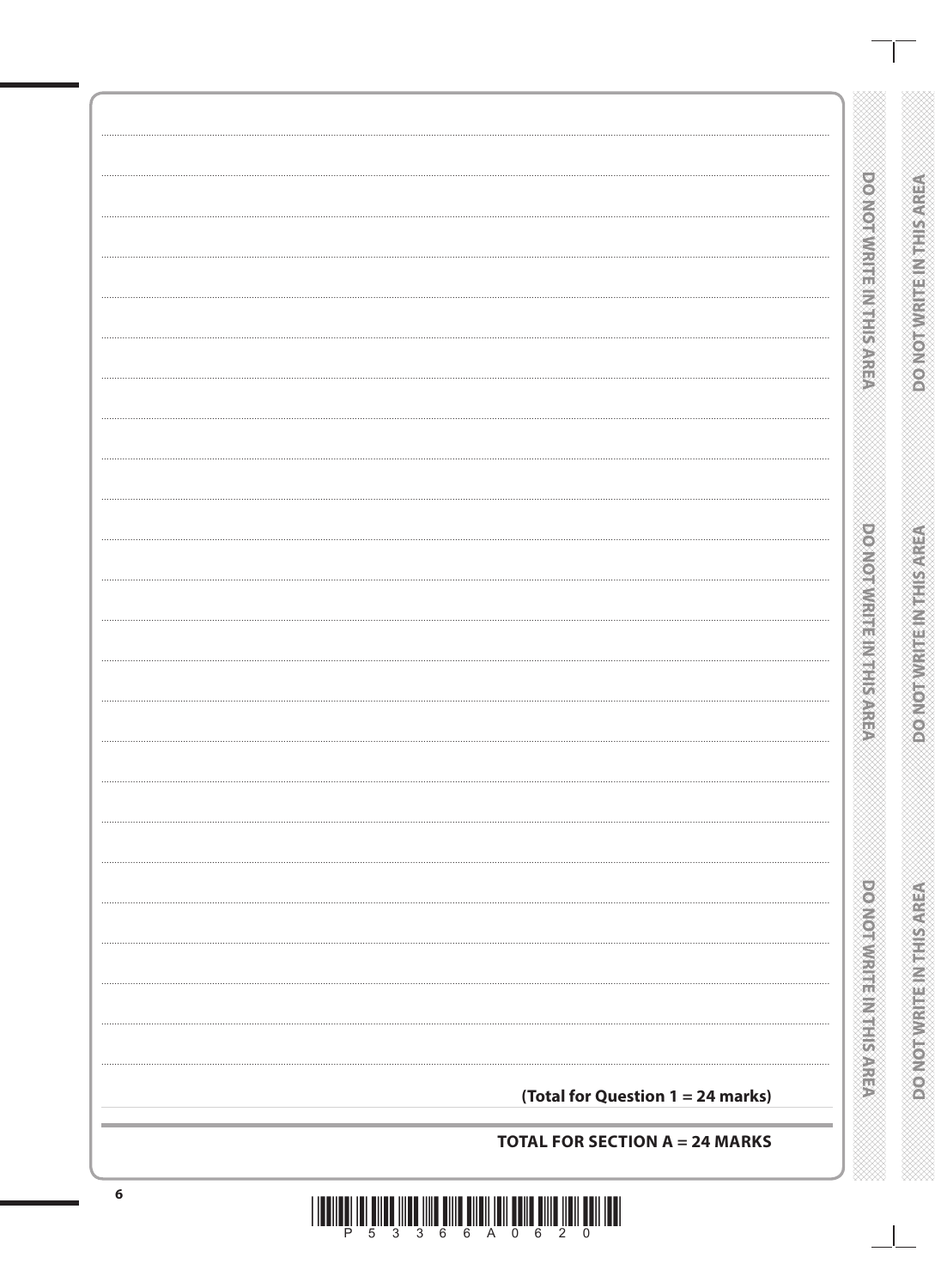|                | Answer ALL parts of Question 2. Write your answers in the spaces provided.                                                                |     |
|----------------|-------------------------------------------------------------------------------------------------------------------------------------------|-----|
| $\overline{2}$ | Study the sources in the Sources Booklet about the use of social media in a<br>general election campaign before you answer this question. |     |
|                | (a) Explain two ways in which the use of social media may have influenced<br>individuals to vote.                                         |     |
|                |                                                                                                                                           | (4) |
|                |                                                                                                                                           |     |
|                |                                                                                                                                           |     |
|                |                                                                                                                                           |     |
|                |                                                                                                                                           |     |
|                |                                                                                                                                           |     |
|                | (b) Explain one reason why the voting behaviour of under-30-year-olds differs from                                                        |     |
|                | that of those aged over 50.                                                                                                               | (2) |
|                |                                                                                                                                           |     |
|                |                                                                                                                                           |     |
|                |                                                                                                                                           |     |
|                |                                                                                                                                           |     |

 $\blacksquare$ 

DO NOTWRITE INTHISAREA

**DONOTWRITEIN IN SAFE** 

**DO NOTWRITEINIS RISPREA**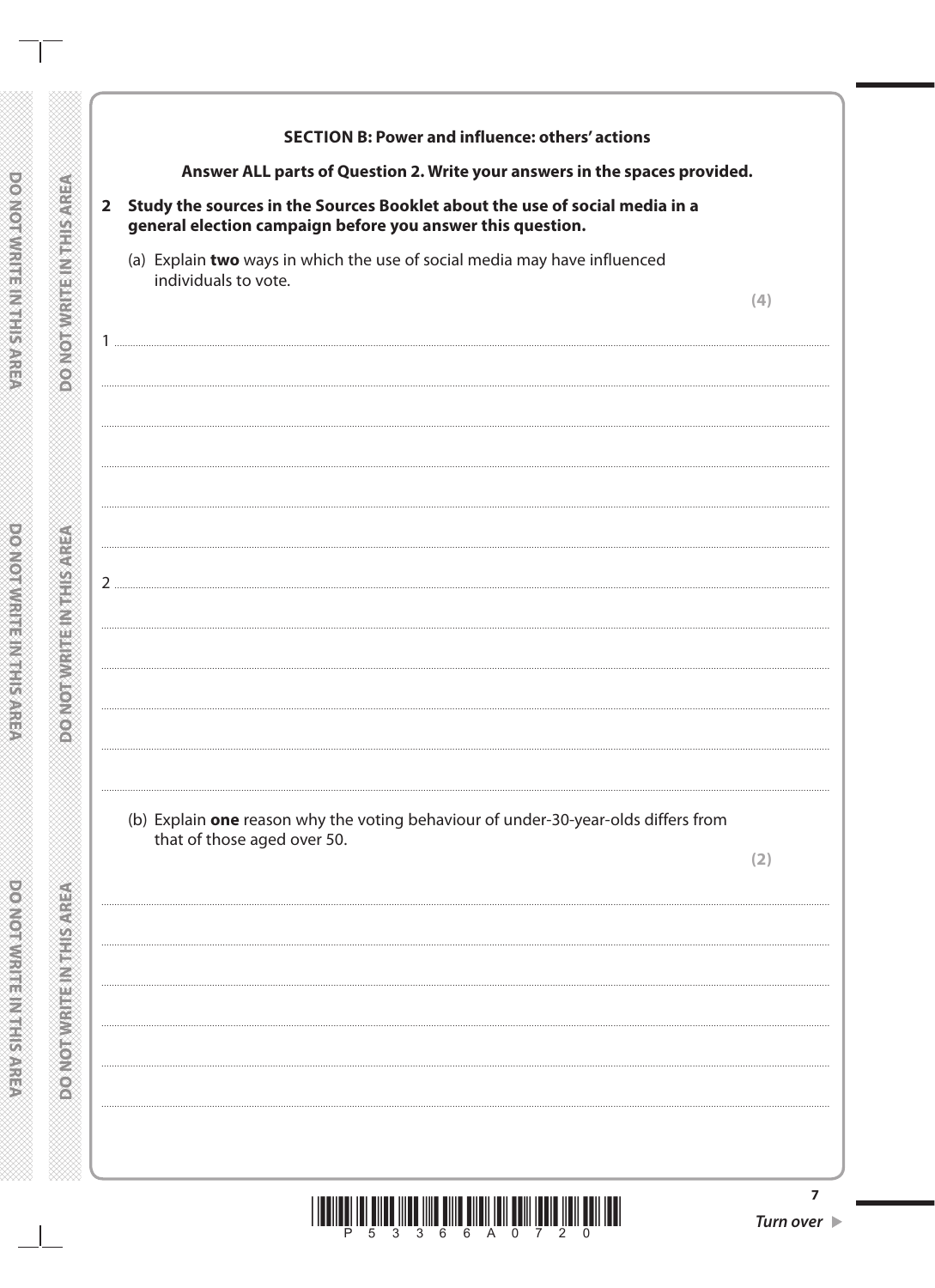| (c) According to the source, 'political parties don't really understand the importance<br>of social media'.      |     |                                   |                   |
|------------------------------------------------------------------------------------------------------------------|-----|-----------------------------------|-------------------|
| Using the source, analyse why this viewpoint might be wrong.                                                     | (2) | $\frac{1}{2}$<br>is<br>O          | <b>DONOTHING</b>  |
| (d) Explain how the use of social media can encourage wider political participation<br>other than simply voting. |     |                                   |                   |
|                                                                                                                  | (6) |                                   |                   |
|                                                                                                                  |     | <b>Monday Reserves</b>            |                   |
|                                                                                                                  |     | i.<br>K                           |                   |
|                                                                                                                  |     |                                   |                   |
|                                                                                                                  |     |                                   |                   |
|                                                                                                                  |     | <b>Signal Property of Section</b> |                   |
|                                                                                                                  |     | i<br>Su                           | <b>DOMORATION</b> |
|                                                                                                                  |     |                                   |                   |
| 8<br><u> I TERMERI TELEVISE MISE MISE BINE BILBII TEN BELEL ISME MEN BEN TERL</u>                                |     |                                   |                   |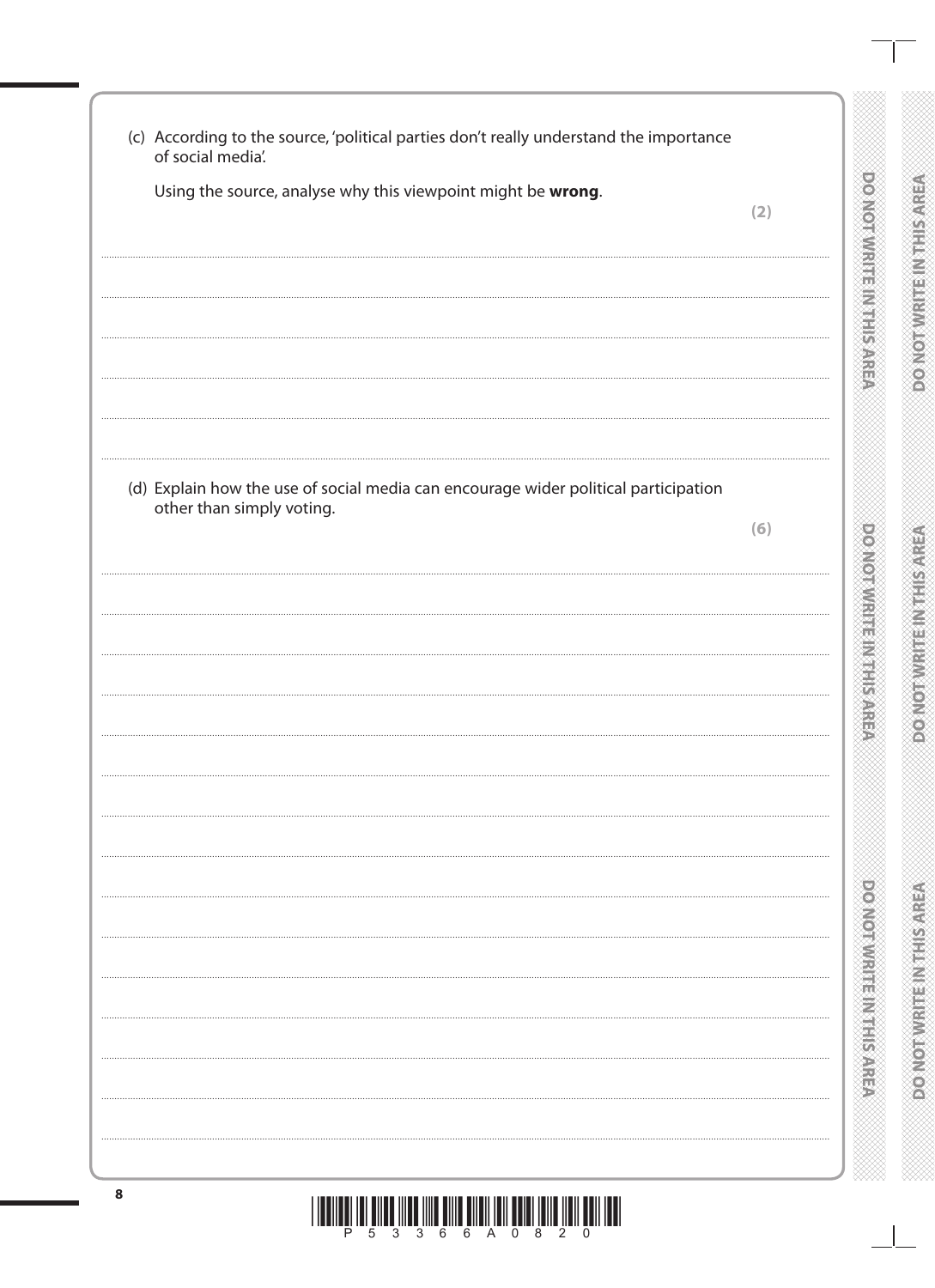| (Total for Question 2 = 14 marks)     |                                                                                                              |
|---------------------------------------|--------------------------------------------------------------------------------------------------------------|
| <b>TOTAL FOR SECTION B = 14 MARKS</b> | <b>DOINOIRWRITHMHOMGO</b><br><b>CANOTAWREE NOTES ONES</b><br>Q<br><b>RESIVERING ENGINEERING CONSCRIPTION</b> |
| Tur                                   |                                                                                                              |

 $\overline{9}$ 

. . . . . . . . . . . . . . . . . . . .

. . . . . . . . . . . . . . . . . .

. . . . . .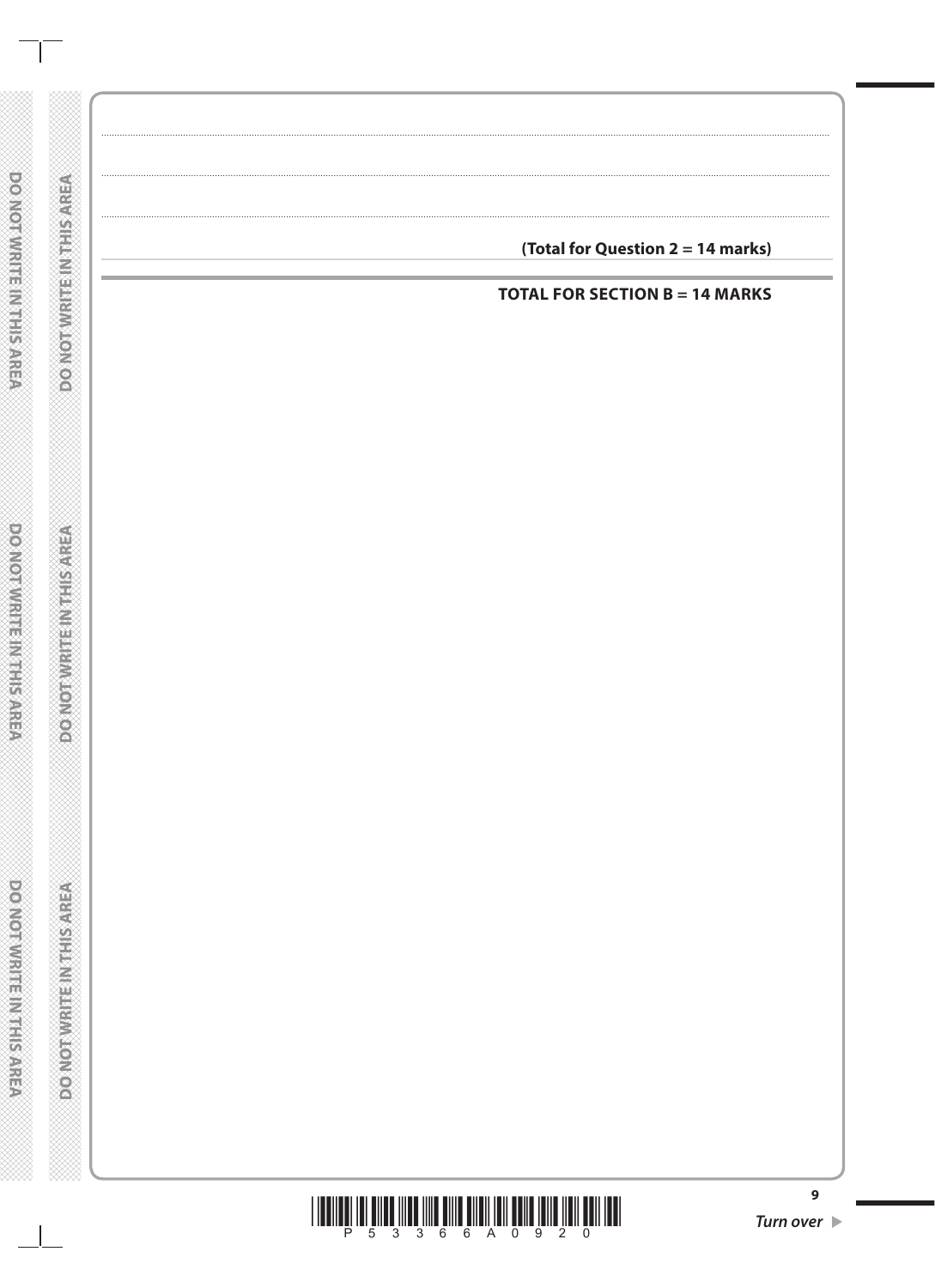|  |   | ţ |
|--|---|---|
|  |   |   |
|  | L |   |
|  |   |   |
|  |   |   |
|  |   |   |
|  |   |   |
|  |   |   |
|  | ş |   |
|  |   |   |
|  |   |   |
|  |   |   |
|  |   |   |
|  |   |   |
|  |   |   |
|  |   |   |
|  |   |   |
|  |   |   |
|  |   |   |
|  |   |   |
|  |   |   |
|  |   |   |
|  |   | ē |
|  |   |   |
|  |   |   |
|  |   |   |
|  |   |   |
|  |   |   |
|  |   |   |
|  |   |   |
|  |   |   |
|  |   |   |
|  |   |   |
|  |   |   |
|  |   |   |
|  |   |   |
|  |   |   |
|  |   |   |
|  |   |   |
|  |   |   |
|  |   |   |
|  |   |   |
|  |   |   |
|  |   |   |
|  |   |   |
|  |   |   |
|  |   |   |
|  |   |   |
|  |   |   |
|  |   |   |
|  |   |   |
|  |   | ĭ |
|  |   |   |
|  |   |   |
|  |   |   |

**DOMOROMALIST HE PROTECT** 

**PONDERN PRESSURE** 

**DO NOTIVE MEETINGS IS A STREET** 

### **SECTION C: Power and influence**

**Answer ALL questions. Write your answers in the spaces provided.**

Some questions must be answered with a cross in a box  $\boxtimes$ . If you change your mind about an answer, put a line through the box  $\boxtimes$  and then mark your new answer with a cross  $\boxtimes$ .

- **3** The UK press regulator is now called the:
	- $\boxtimes$ **A** Federal Communications Commission
	- $\mathbb{R}$ **B** Press Complaints Commission
	- $\times$ **C** Independent Press Standards Organisation
	- $\times$ **D** National Archives

#### **(Total for Question 3 = 1 mark)**

- **4** Sanctions are when a country or organisation:
	- $\boxtimes$ **A** takes action to improve living conditions in another country
	- $\times$ **B** uses military force against another country
	- $\boxtimes$ **C** limits trade or contact with another country
	- $\boxtimes$ **D** tries to help resolve conflict between other countries

### **(Total for Question 4 = 1 mark)**

#### **5** A petition is a:

- $\boxtimes$ **A** survey of public views about an issue
- $\boxtimes$ **B** collection of signatures supporting an issue
- $\boxtimes$ **C** survey of population size
- $\boxtimes$ **D** list of people registered to vote

#### **(Total for Question 5 = 1 mark)**

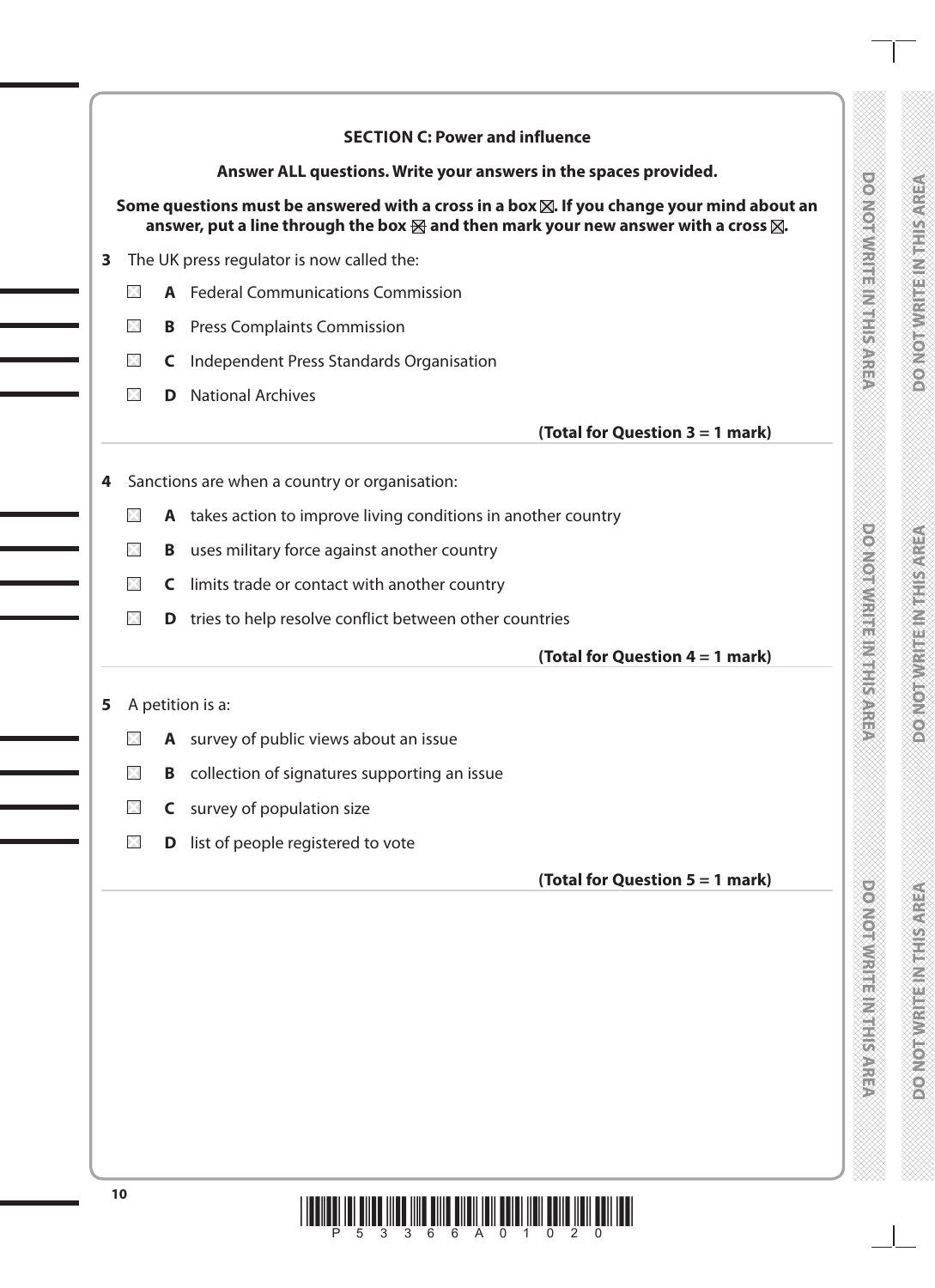|                              | Name one pressure group that you have studied and an issue it campaigns on.<br>6                |                  |
|------------------------------|-------------------------------------------------------------------------------------------------|------------------|
| <b>CERNICAL PRODUCTIONS</b>  |                                                                                                 |                  |
|                              |                                                                                                 |                  |
|                              |                                                                                                 |                  |
|                              |                                                                                                 |                  |
|                              | (Total for Question 6 = 2 marks)                                                                |                  |
|                              | Explain one way in which the rights of people in the workplace are supported.<br>$\overline{ }$ |                  |
|                              |                                                                                                 |                  |
|                              |                                                                                                 |                  |
|                              |                                                                                                 |                  |
| <b>REPARENT PRODUCT</b>      |                                                                                                 |                  |
|                              | (Total for Question 7 = 2 marks)                                                                |                  |
|                              |                                                                                                 |                  |
|                              |                                                                                                 |                  |
|                              |                                                                                                 |                  |
| <b>DONOTWRITE INTHISAREA</b> |                                                                                                 |                  |
|                              |                                                                                                 |                  |
|                              |                                                                                                 |                  |
|                              |                                                                                                 |                  |
|                              |                                                                                                 |                  |
|                              |                                                                                                 | 11               |
|                              |                                                                                                 | <b>Turn over</b> |

**DOMOTWRITEINTHIS AREA** 

DO NOTWRITE INTHISAREA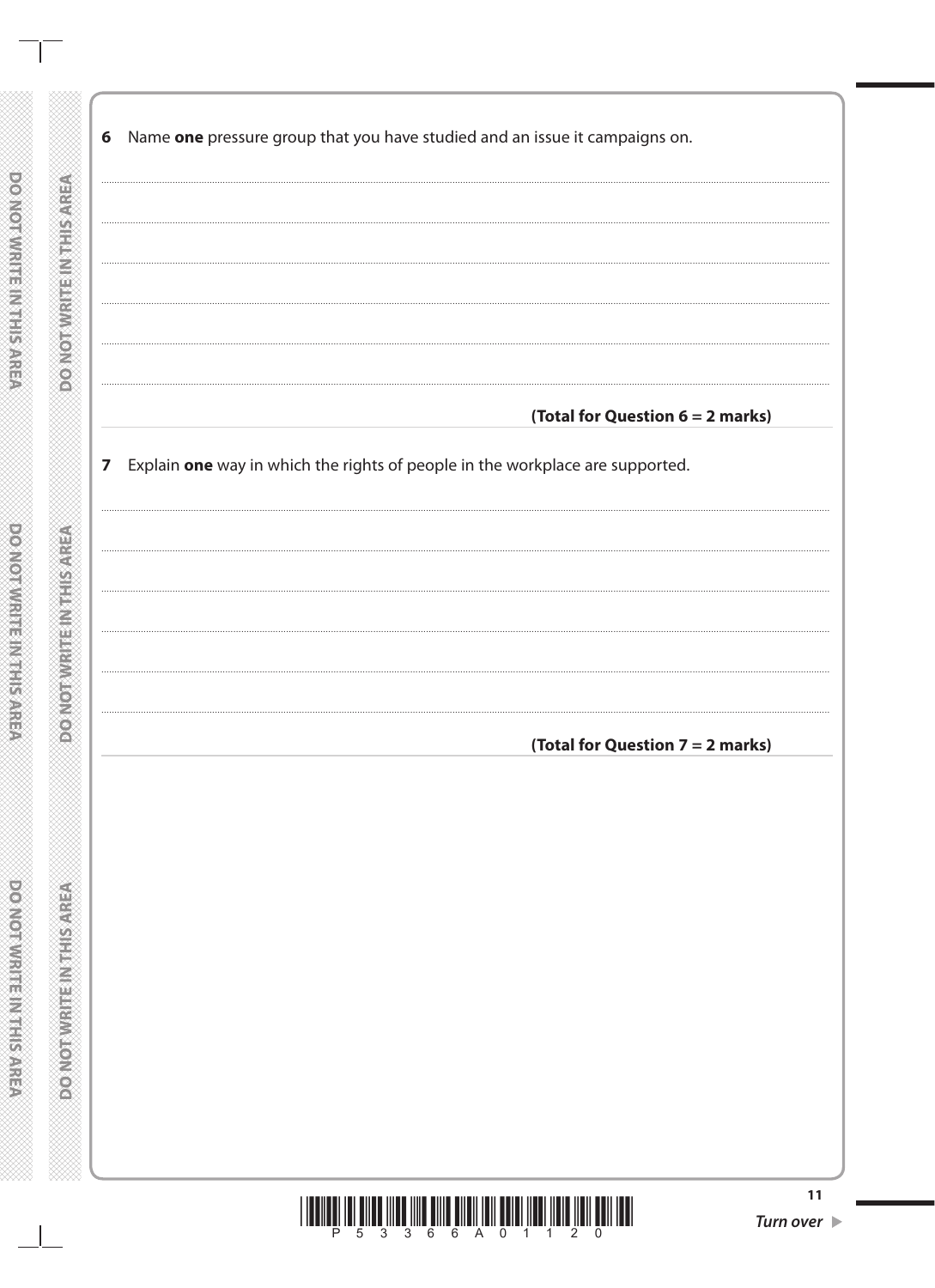| 1<br>2 |                                  | <b>DONOIRMENT ENTIRES</b>        |
|--------|----------------------------------|----------------------------------|
|        | (Total for Question 8 = 4 marks) | <b>PORT ORDER IN STREET</b>      |
|        |                                  | <b>DOMOIDING HE WAS ARRESTED</b> |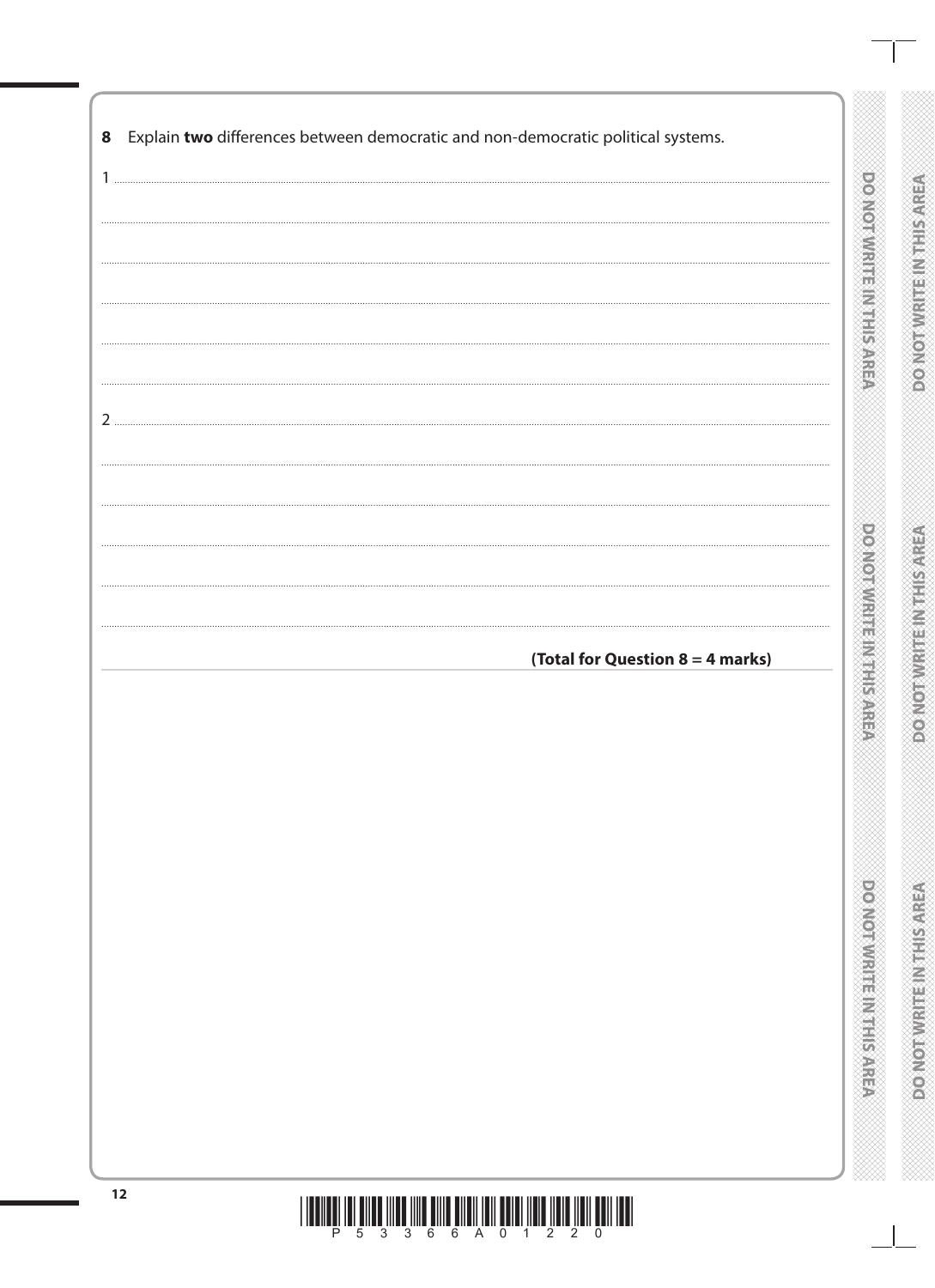| $\boldsymbol{9}$<br>a condition of membership. | Explain the commitments that NATO and the United Nations expect the UK to fulfil as |
|------------------------------------------------|-------------------------------------------------------------------------------------|
|                                                |                                                                                     |
|                                                |                                                                                     |
|                                                |                                                                                     |
|                                                |                                                                                     |
|                                                |                                                                                     |
|                                                |                                                                                     |
|                                                |                                                                                     |
|                                                |                                                                                     |
|                                                |                                                                                     |
|                                                |                                                                                     |
|                                                |                                                                                     |
|                                                |                                                                                     |
|                                                |                                                                                     |
|                                                |                                                                                     |
|                                                |                                                                                     |
|                                                |                                                                                     |
|                                                |                                                                                     |
|                                                |                                                                                     |
|                                                |                                                                                     |
|                                                |                                                                                     |
|                                                |                                                                                     |
|                                                |                                                                                     |
|                                                |                                                                                     |
|                                                |                                                                                     |
|                                                | (Total for Question 9 = 6 marks)                                                    |
|                                                |                                                                                     |
|                                                |                                                                                     |
|                                                |                                                                                     |
|                                                |                                                                                     |
|                                                |                                                                                     |
|                                                |                                                                                     |



**DONOTWRITEINTHISAREA** 

a ka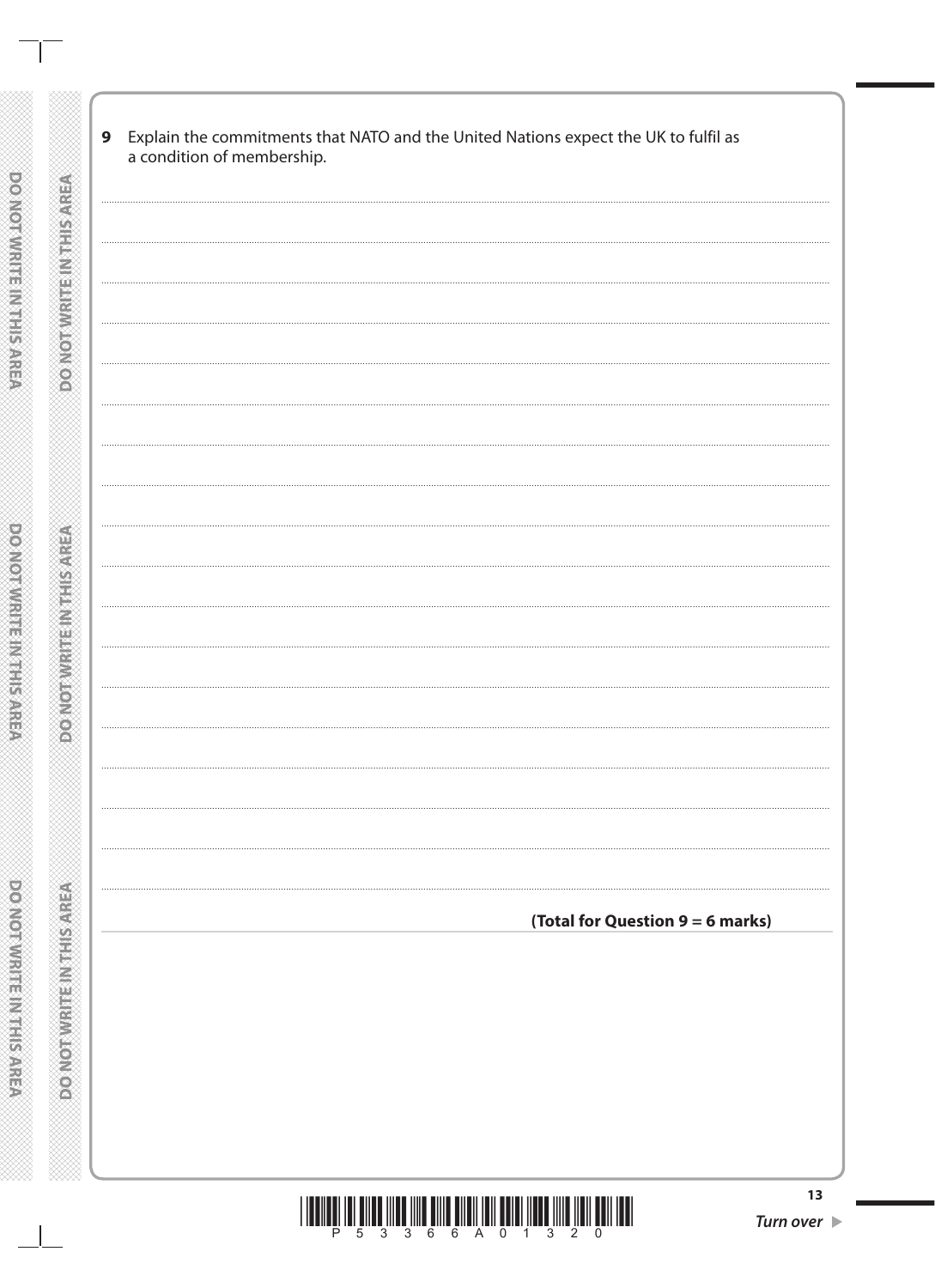10 'The role of the media should simply be to report the news, not to offer opinions.' Write reasoned arouments to support and oppose this statement.

| mile reasoned arguments to support and oppose this statement. | (10)                          |
|---------------------------------------------------------------|-------------------------------|
|                                                               | <b>POWOJNKALL MEETINGS</b>    |
|                                                               |                               |
|                                                               |                               |
|                                                               |                               |
|                                                               |                               |
|                                                               |                               |
|                                                               |                               |
|                                                               |                               |
|                                                               |                               |
|                                                               |                               |
|                                                               |                               |
|                                                               | <b>DOMOSTIC INTERNATION</b>   |
|                                                               |                               |
|                                                               |                               |
|                                                               |                               |
|                                                               |                               |
|                                                               |                               |
|                                                               |                               |
|                                                               |                               |
|                                                               |                               |
|                                                               |                               |
|                                                               |                               |
|                                                               |                               |
|                                                               |                               |
|                                                               |                               |
|                                                               |                               |
|                                                               | .                             |
|                                                               | <b>MOTOWRITE IN THIS AREA</b> |
|                                                               |                               |
|                                                               | .                             |
|                                                               |                               |
|                                                               |                               |

<u>III ÊNETÎNETÎNE ÊNETÊNETÎN BERLÎNE ÎNETÊNE ÊN IFER</u>

P.

**DONOTWRITEINITISAREA** 

**DOMORWATE INSTEAD:** 

**DOMOTIVISTEINTHIS AREA**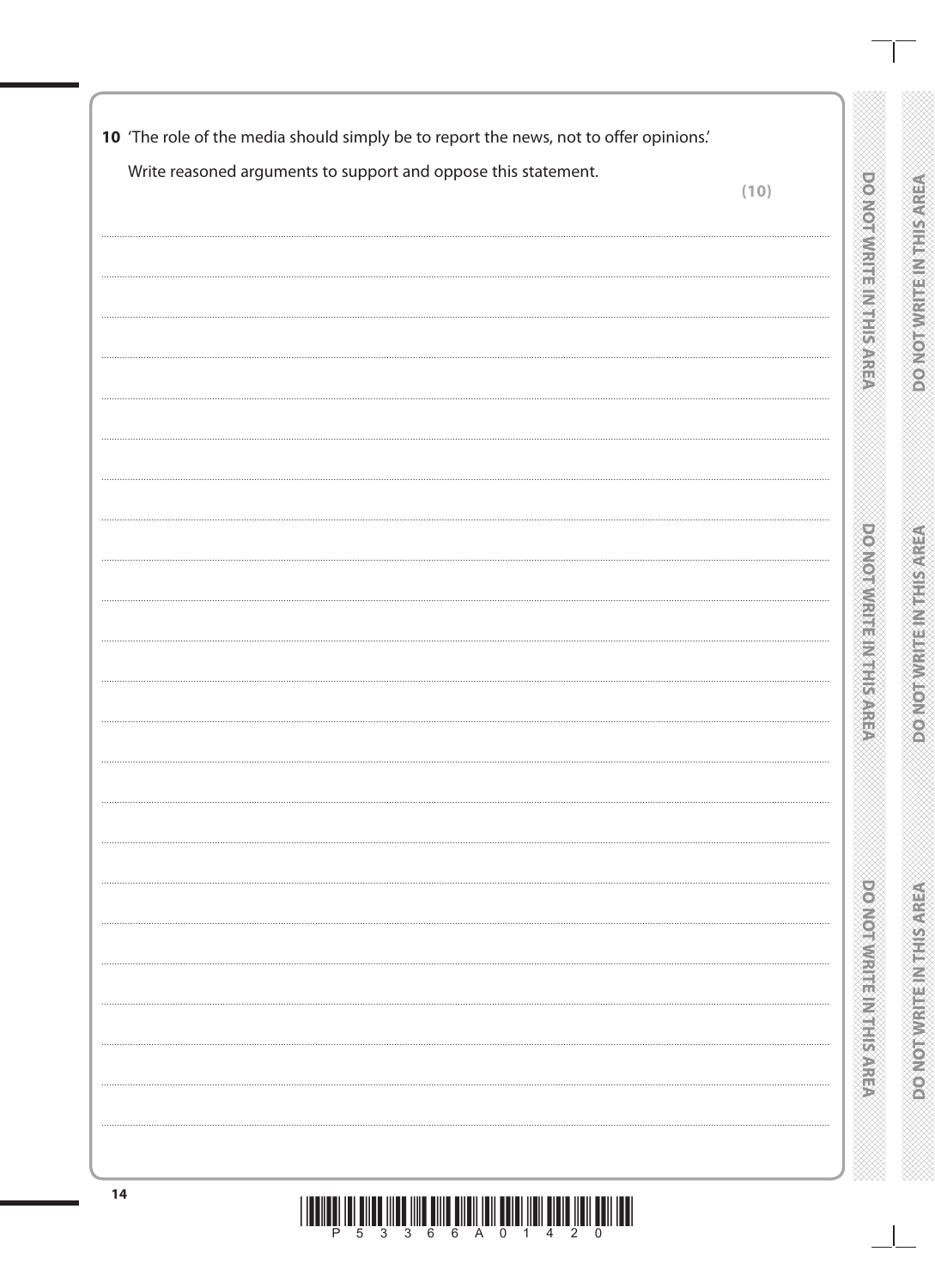| portone minimizing the state      | THISAREA<br>Ž<br><b>CONSTRUCT</b>     |                                            |
|-----------------------------------|---------------------------------------|--------------------------------------------|
| <b>PONTONIA PRINTED AND STATE</b> | <b>100</b>                            |                                            |
| posto a marchine marches          | Filmed and<br>Z<br><b>DONOTNIRITE</b> | <br><br>(Total for Question 10 = 10 marks) |
|                                   |                                       |                                            |

 $\overline{\phantom{a}}$ 

 $\Box$ 

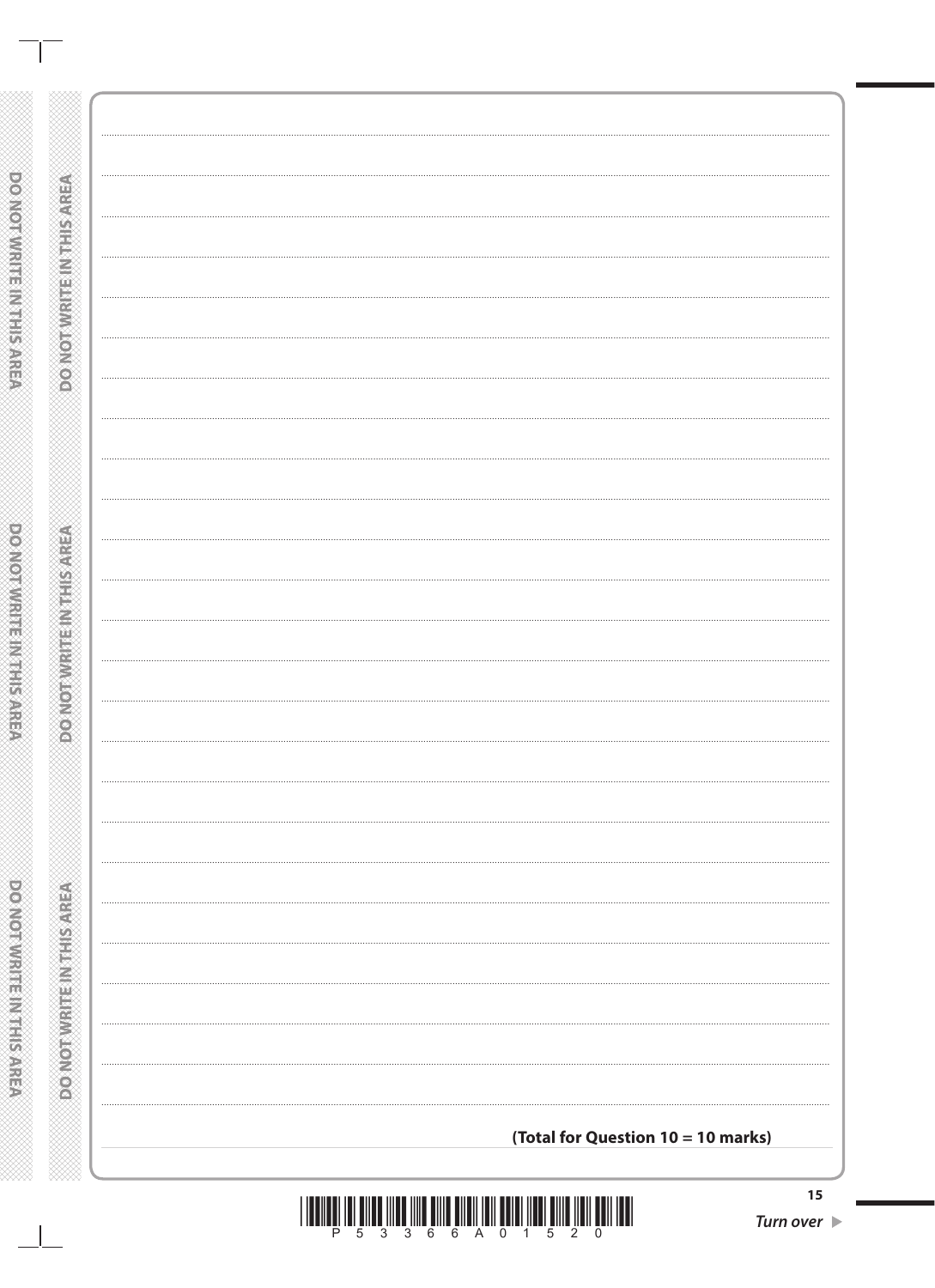| 11 'Human rights are best protected at a national rather than at an international level.' |  |
|-------------------------------------------------------------------------------------------|--|
|-------------------------------------------------------------------------------------------|--|

How far do you agree with this view?

Give reasons for your opinion, showing that you have considered other points of view.

 $(15)$ 

**DOMONTHE MANIFERS** 

**POSTORY CONTROL** 

**DOMORWATE INSTEAD:** 

**DONOINGERINGERY** 

In your answer, you could consider:

- Development of human rights  $\bullet$
- Rights and responsibilities in challenging global situations  $\ddot{\phantom{0}}$

|        |        | N  |   |    |   |  |   |
|--------|--------|----|---|----|---|--|---|
|        |        |    |   |    |   |  |   |
|        |        | š  |   |    |   |  |   |
|        | ï      |    |   |    |   |  |   |
|        | î      |    |   |    |   |  |   |
|        | Ì      |    | ł | ч  |   |  |   |
|        |        | h  |   |    |   |  |   |
|        | Ì      |    |   |    |   |  |   |
|        |        | í  |   |    |   |  |   |
|        |        | ¥  | ١ | ٠  |   |  |   |
|        |        |    |   |    |   |  |   |
|        |        |    |   |    |   |  |   |
|        |        |    |   |    |   |  |   |
|        |        |    |   |    |   |  |   |
|        |        |    |   |    |   |  |   |
|        |        |    |   |    |   |  | ì |
|        |        |    |   |    |   |  |   |
|        |        |    |   |    |   |  |   |
|        |        |    |   |    |   |  |   |
|        |        |    |   |    |   |  |   |
|        |        |    |   |    |   |  |   |
|        |        |    |   |    |   |  |   |
|        |        |    |   |    |   |  |   |
|        |        |    |   |    |   |  |   |
|        |        |    |   |    |   |  |   |
|        |        |    |   |    |   |  |   |
|        |        |    |   |    |   |  |   |
|        |        |    |   |    |   |  |   |
|        |        |    |   |    |   |  |   |
|        |        |    |   |    |   |  |   |
|        |        |    |   |    |   |  |   |
|        |        |    |   |    |   |  |   |
|        |        |    |   |    |   |  |   |
|        |        |    |   |    |   |  |   |
|        |        |    |   |    |   |  |   |
|        |        |    |   |    |   |  |   |
|        |        |    |   |    |   |  |   |
|        |        | Č  |   |    |   |  |   |
|        |        | ŕ  |   |    |   |  |   |
|        | 1      |    |   |    | ĺ |  |   |
|        |        | Ļ, |   |    |   |  |   |
|        |        | š  |   |    |   |  |   |
|        |        | é  |   |    |   |  |   |
|        |        |    |   |    |   |  |   |
|        | I      |    | ŕ |    |   |  |   |
|        |        |    | Ч |    |   |  |   |
|        |        | m  |   |    |   |  |   |
|        |        |    |   |    |   |  |   |
|        |        |    |   |    |   |  |   |
|        |        |    |   |    |   |  |   |
|        |        | â  |   |    |   |  |   |
|        |        |    |   |    |   |  |   |
|        |        | é  |   |    |   |  |   |
|        |        | €  |   |    |   |  |   |
|        |        | ú  |   |    |   |  |   |
|        |        | ۰  |   |    | è |  |   |
|        |        | H  |   |    |   |  |   |
|        |        |    |   |    |   |  |   |
|        |        | ň  |   |    |   |  |   |
|        |        |    |   |    |   |  |   |
|        | ¥      |    |   |    |   |  |   |
|        |        | ۵  |   |    | í |  |   |
|        |        | é  |   |    |   |  |   |
|        |        |    |   |    |   |  |   |
|        |        | ĭ. |   |    |   |  |   |
|        |        |    |   | J  |   |  |   |
|        |        | ₩  |   |    |   |  |   |
|        |        | ×  |   |    |   |  |   |
|        |        |    |   | ∸  |   |  |   |
|        |        |    |   |    |   |  |   |
|        |        | u  |   |    |   |  |   |
|        |        | ú  |   |    |   |  |   |
|        |        |    |   |    |   |  |   |
|        | i<br>¥ |    |   |    |   |  |   |
|        |        |    |   |    |   |  |   |
|        |        | €  |   | Ğ  |   |  |   |
|        |        |    |   | ξ  |   |  |   |
|        |        | ł, | ĵ |    |   |  |   |
| i<br>l |        |    | u | ×, |   |  |   |
|        |        | 2  |   |    |   |  |   |
|        |        |    |   |    |   |  |   |
|        |        |    |   |    |   |  |   |

**DOMOTWRITEINTHISMREA** 

#### I III III 5 3 3 6 6 A 0 1 6 2 0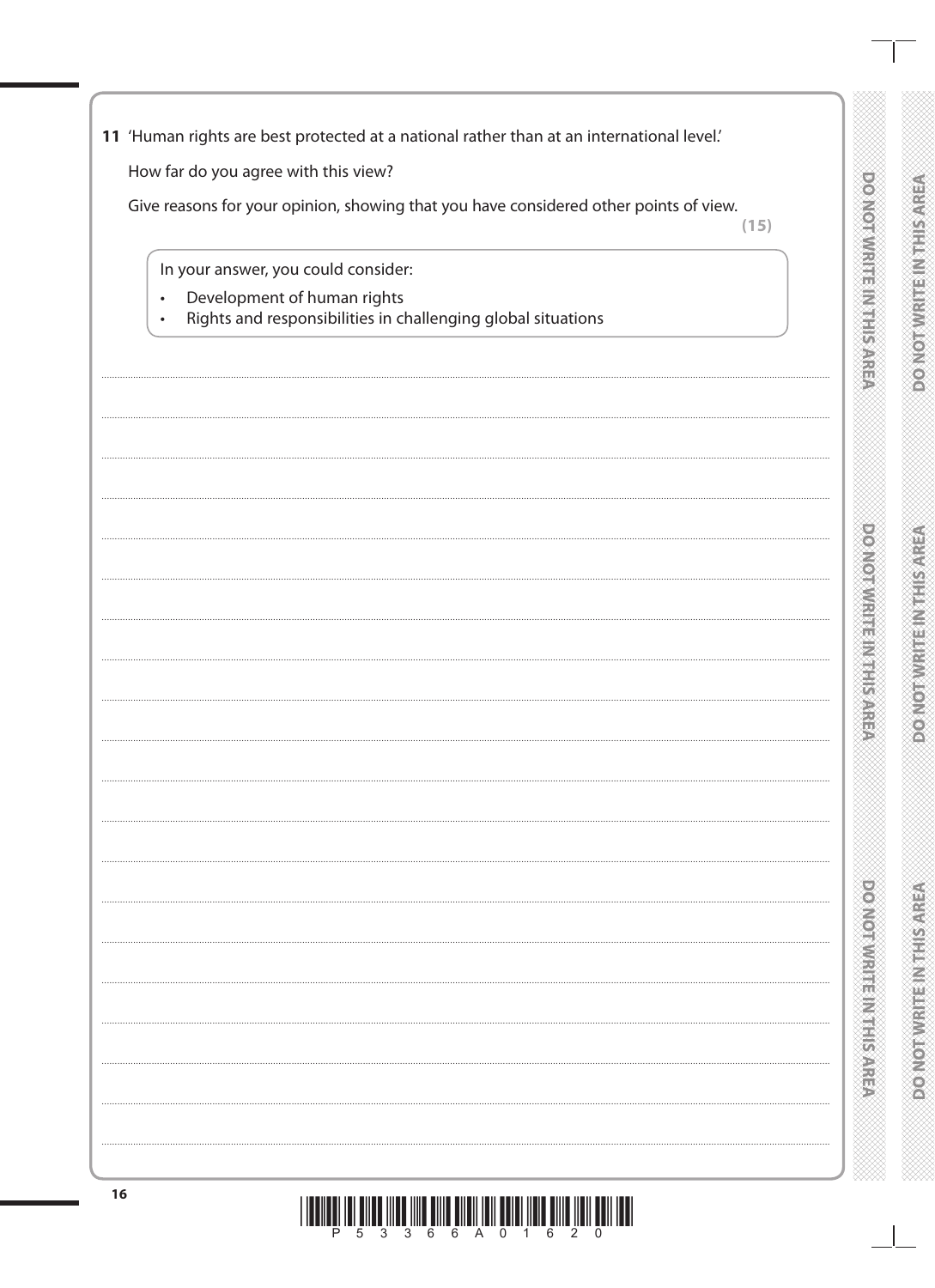| <b>DOMORAWRITE MARKERS</b>                          | <b>DOMINIAN PROVIDED</b> | <b>CONGRESSIONER MARKET</b>                      |
|-----------------------------------------------------|--------------------------|--------------------------------------------------|
| 岳<br>œ<br>⋖<br>U)<br>ШÌ.<br>$\frac{1}{2}$<br>O<br>Ø | G<br>H                   | ER<br>Calculation<br>Calculation<br><b>DOXIC</b> |
|                                                     |                          |                                                  |
|                                                     |                          |                                                  |
|                                                     |                          |                                                  |
|                                                     |                          |                                                  |
|                                                     |                          |                                                  |
|                                                     |                          |                                                  |
|                                                     |                          |                                                  |
|                                                     |                          |                                                  |
|                                                     |                          |                                                  |
|                                                     |                          |                                                  |
|                                                     |                          |                                                  |
|                                                     |                          |                                                  |

a ka

 $\Box$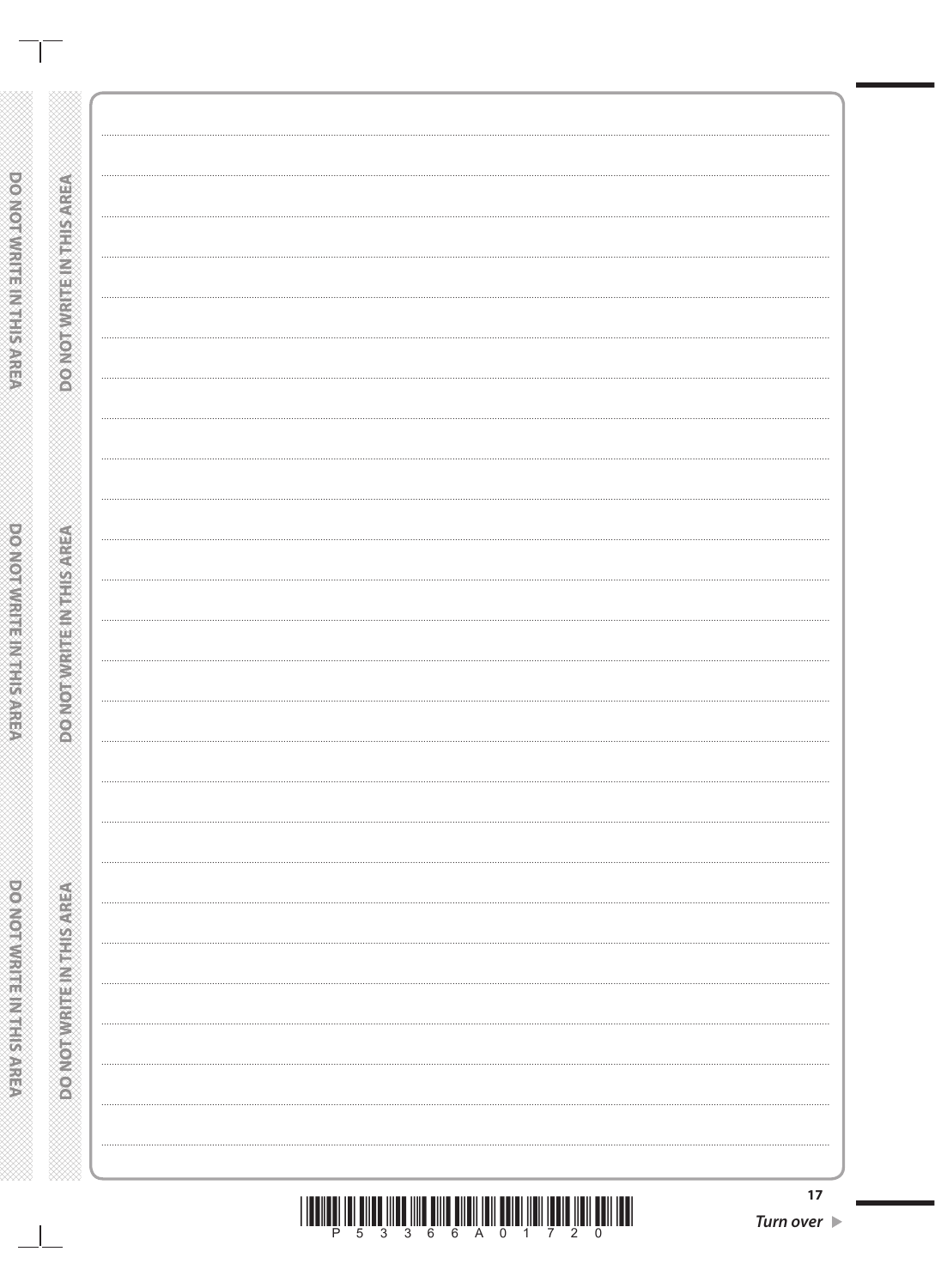|                                                                                              | <b>More than the first property</b> | <b>DONNOIN</b>            |
|----------------------------------------------------------------------------------------------|-------------------------------------|---------------------------|
|                                                                                              |                                     |                           |
|                                                                                              | <b>ESSECTIONS</b>                   | <b>DOMORAGE HEATHER</b>   |
|                                                                                              | <b>Downsign Harmonian</b>           | <b>PONOTHER HERRICANS</b> |
| I<br>IIII<br>Ш<br>P<br>5<br>3<br>3<br>8<br>$\mathbf 0$<br>6<br>6<br>$\overline{2}$<br>0<br>1 |                                     |                           |

 $\cdots$ 

..................................

..................................

.................................

.................................

 $\ddotsc$ 

 $\ddots$ 

 $\cdots$ 

 $\cdots$ 

 $\ddotsc$ 

 $\cdots$ 

 $\ddotsc$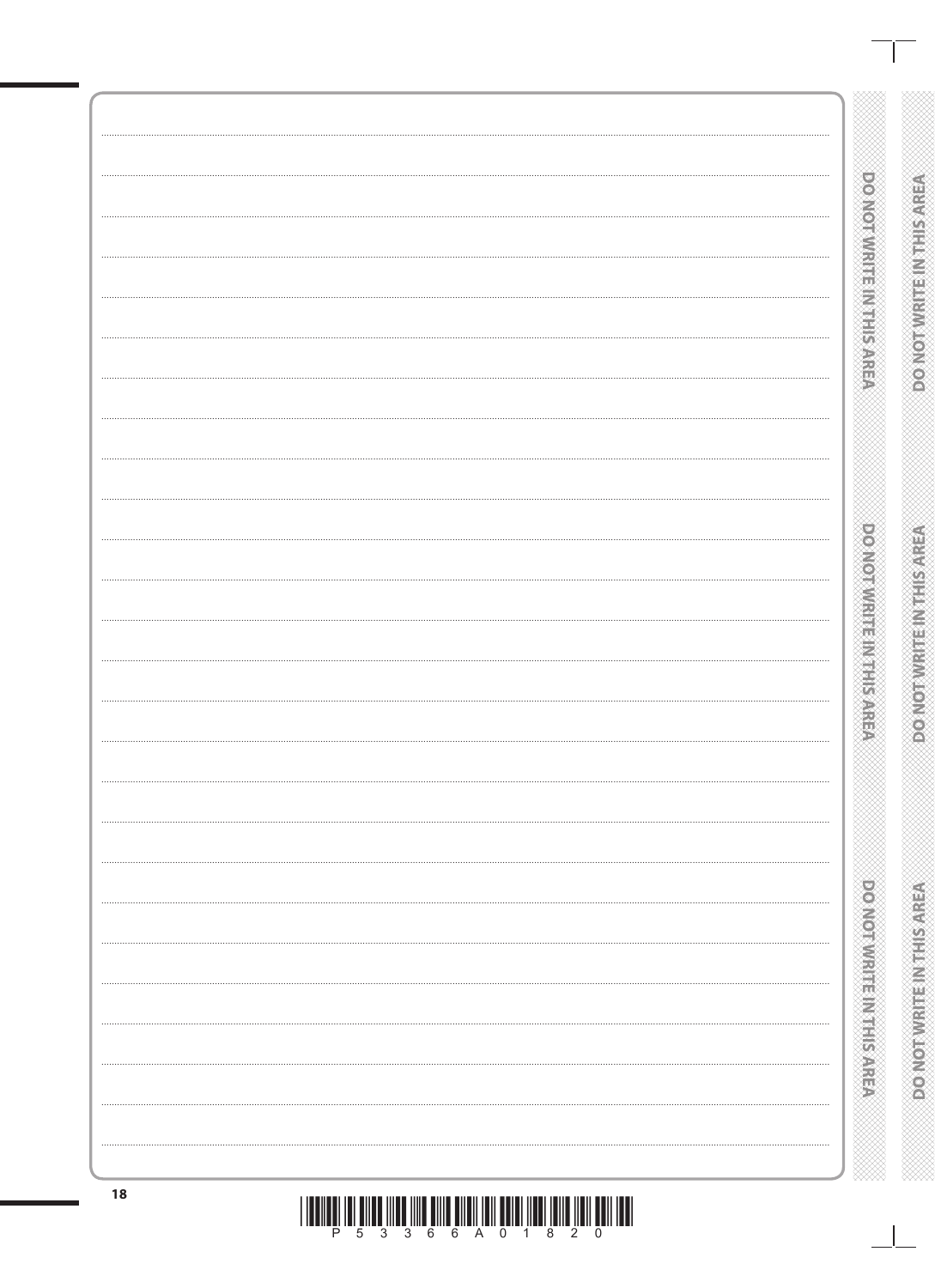a ka

 $\Box$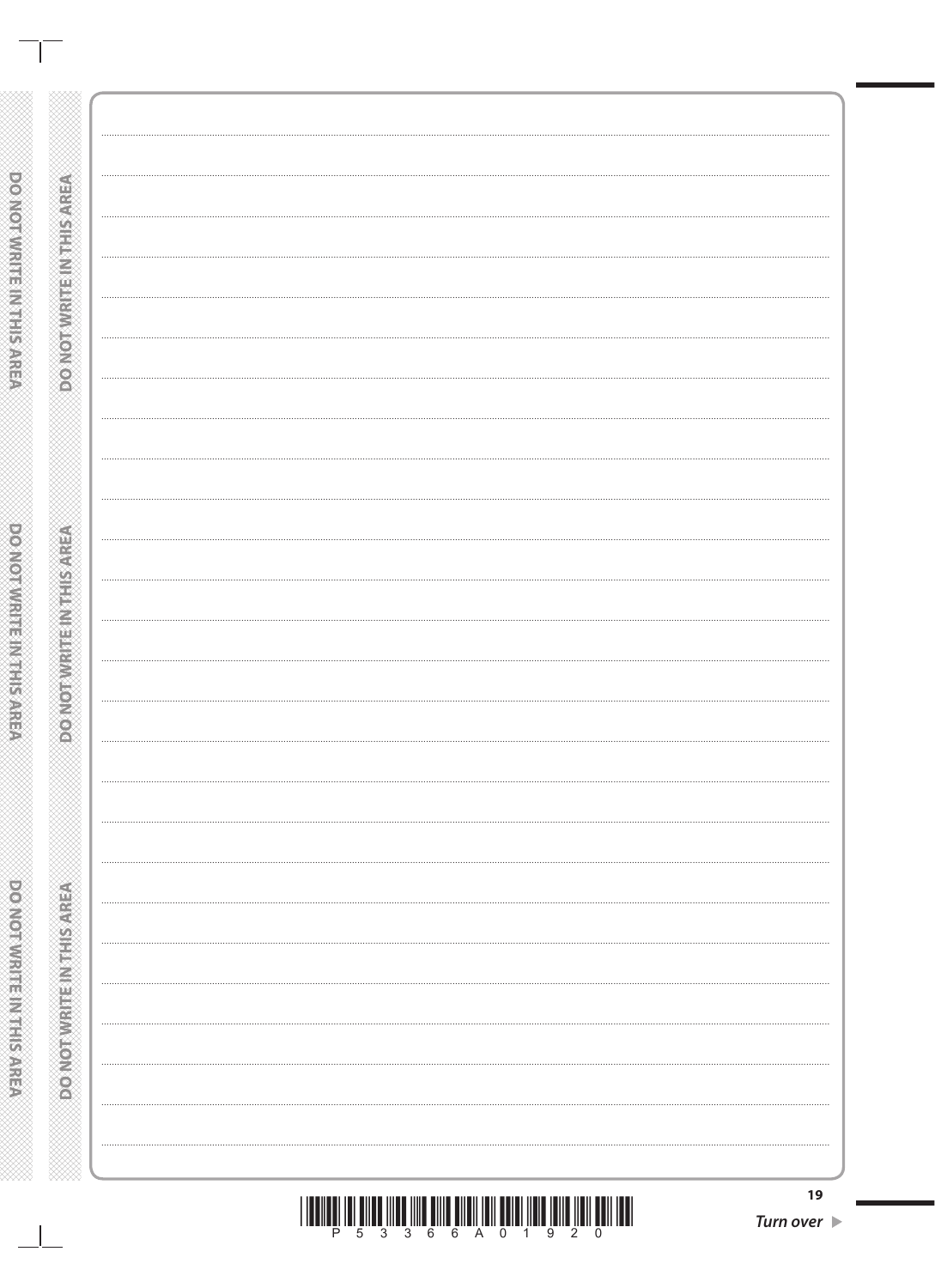(Total for Question 11 = 15 marks)

**TOTAL FOR SECTION C = 42 MARKS TOTAL FOR PAPER = 80 MARKS** 

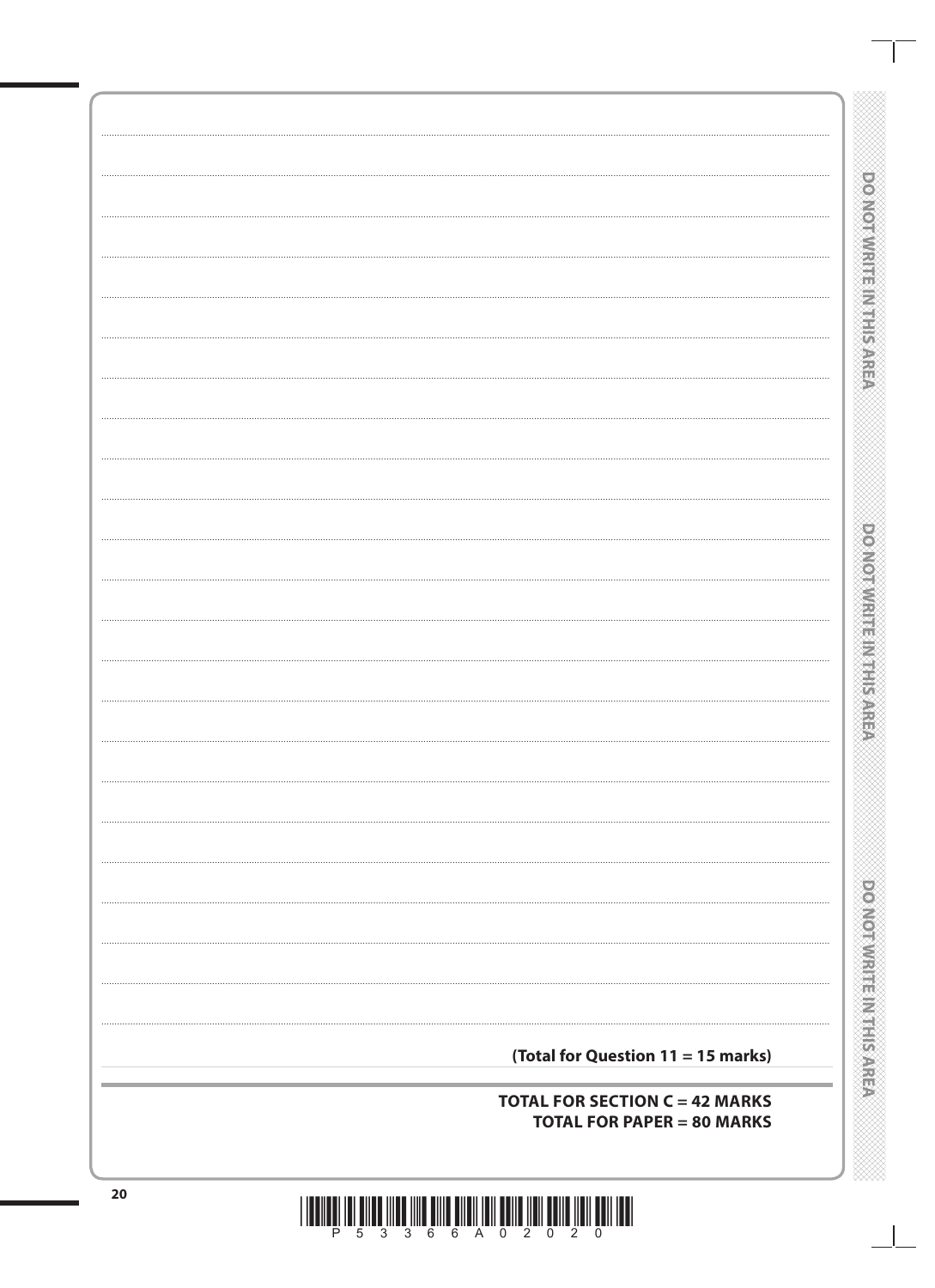







*Turn over*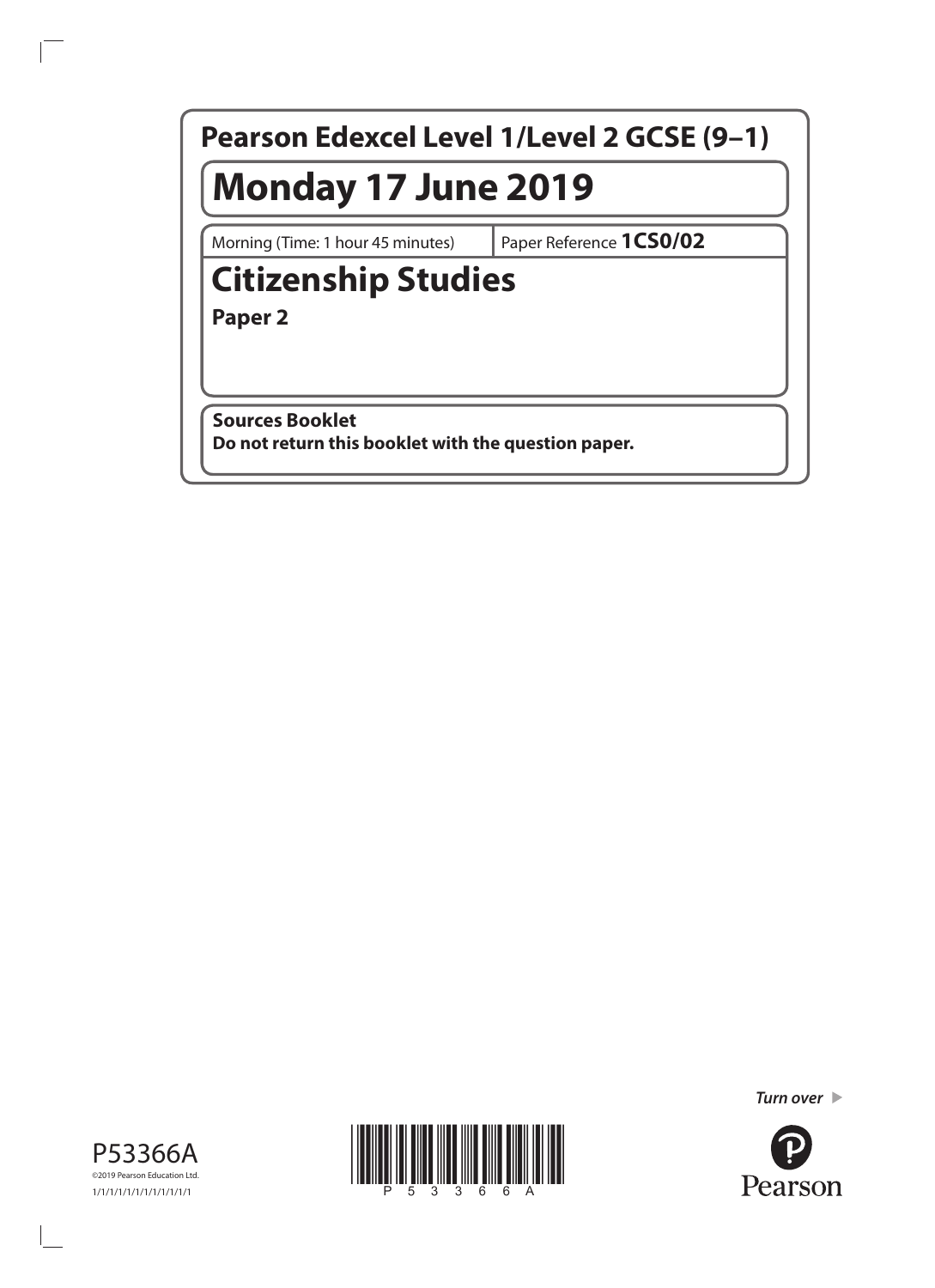

Luke Poults had never voted before. But before the 2017 general election, Luke became increasingly politically active on social media. 'Social media for me played a huge part in this year's election and my decision on who to vote for,' said Luke, who voted for Labour.

Labour regularly used Facebook and Twitter to encourage young voters to register. This included links to where people could register. More than 1 million people aged 18–25 signed up to vote after the election was announced.

The Labour Party chose to make links with people with a large influence online, including music artists Stormzy and Jme, who have 1.5 million Twitter followers. Labour leader Jeremy Corbyn gained 90,000 followers on Twitter in June 2017.

The Conservative Party hired digital experts for their social media campaign. In the week before the election, the Conservative Facebook home page had 438,544 interactions, while the Labour home page had 1.1 million. 'These are huge numbers' said Professor Lilleker from Bournemouth University. 'However, political parties don't really understand the importance of social media.'

Not everyone agrees that social media has an impact on voting. Professor Gibson from Manchester University said, 'Most evidence is that reading social media itself does not cause people to vote.' Gibson also pointed out that the Labour Party was tweeted about far more than the Conservatives in both the 2015 and 2017 general elections, yet still did not win overall.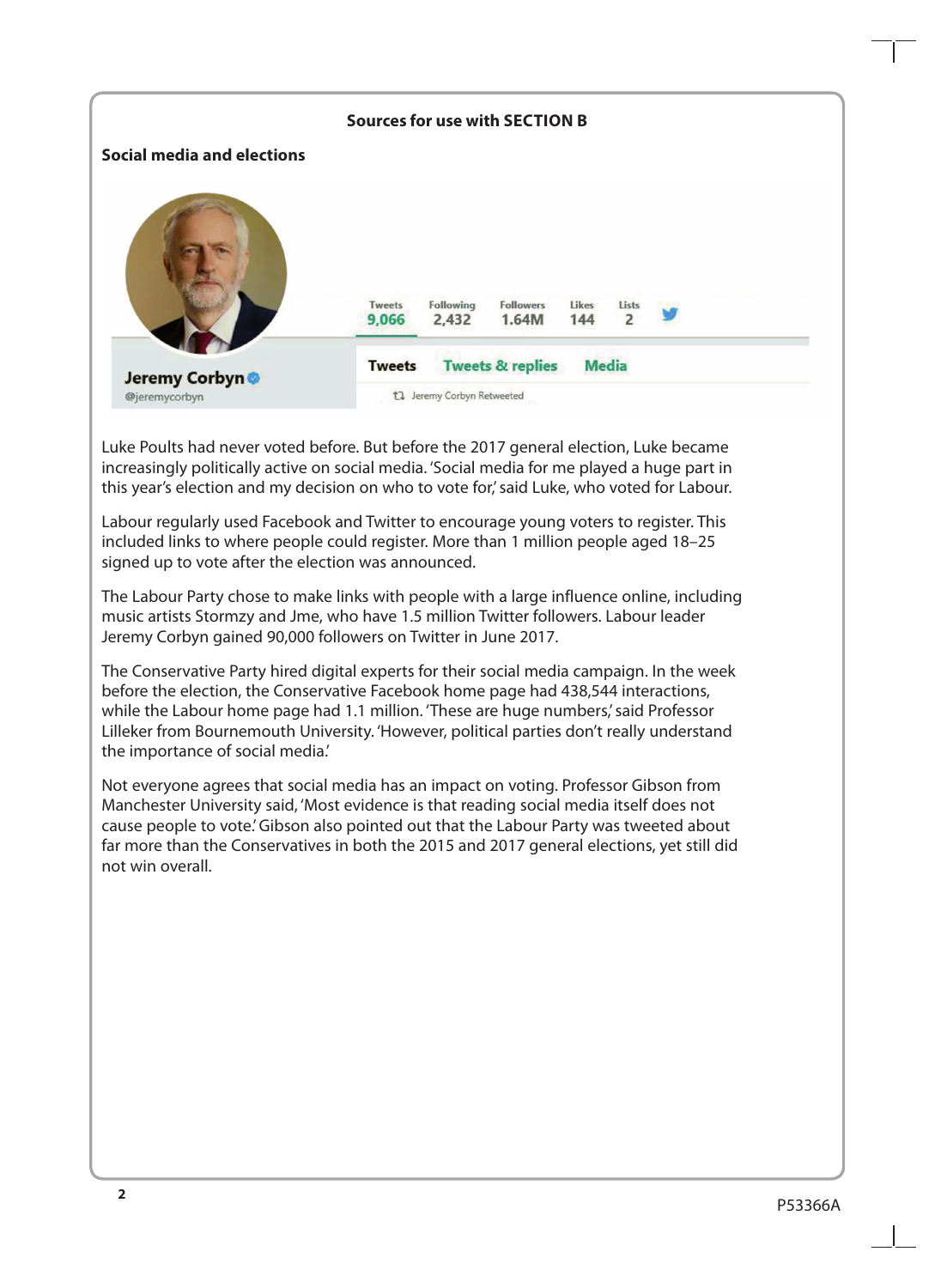